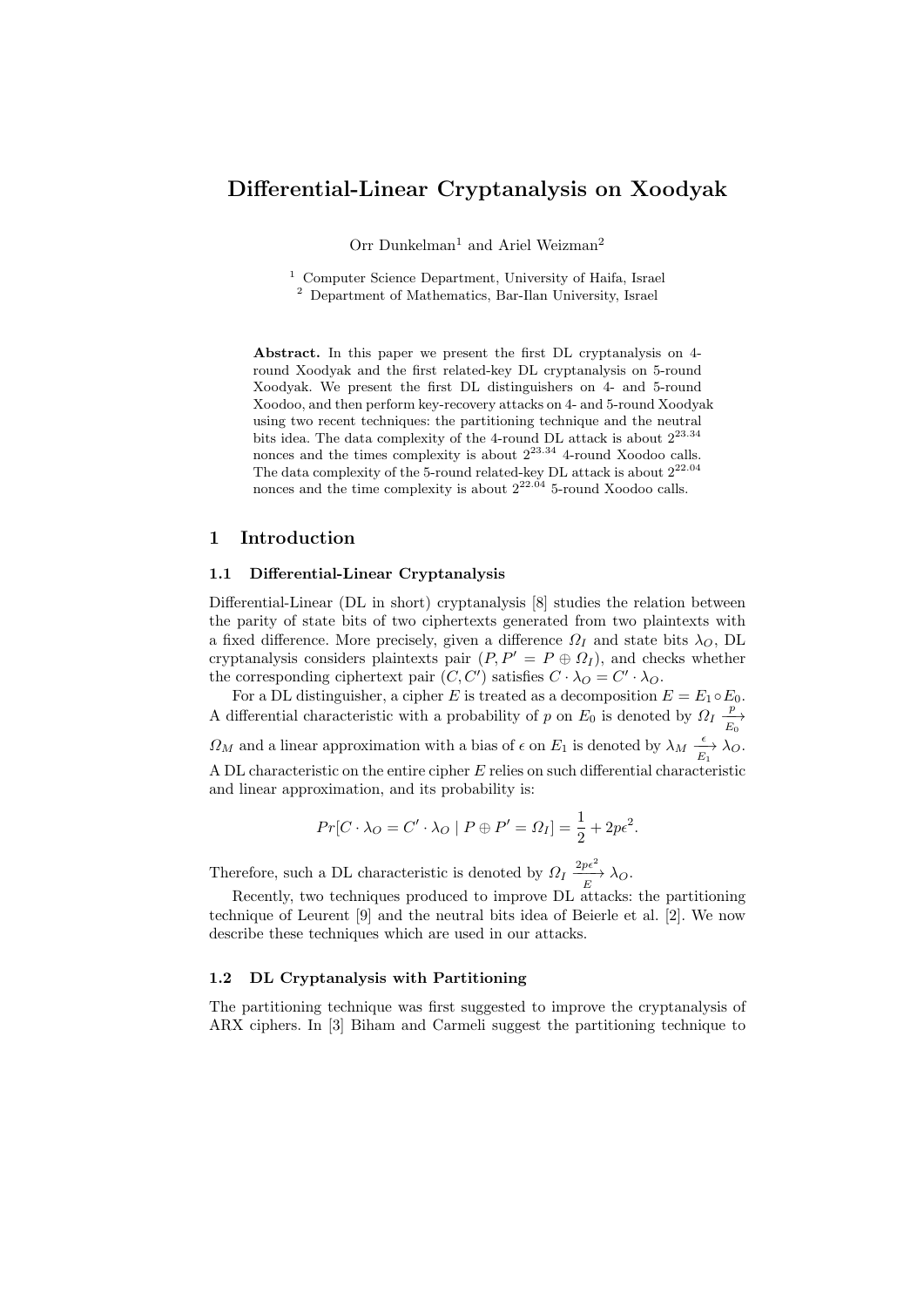improve linear cryptanalysis on FEAL-8X [11]. Leurent [9] extends this technique to DL cryptanalysis, and uses it to improve a DL attack on 7-round Chaskey [12]. We present here the technique in the DL settings.

The main idea of the partitioning technique is as follows: Let  $\Omega_I \xrightarrow{\frac{1}{2} \pm 2p\epsilon^2} \lambda_O$ be a DL characteristic, based on  $\Omega_I \xrightarrow[E_0]{p} \Omega_M, \lambda_M \xrightarrow[E_1]{\epsilon} \lambda_O$ . The data complexity of an attack based on such a characteristic is  $\mathcal{O}(p^{-2} \epsilon^{-4})$ . Assume that one can partition the data into s disjoint subsets  $\mathcal{F} = \{A_1, A_2, \ldots, A_s\}$ , such that there is one right subset  $A_i$  in which the differential characteristic holds with significantly higher probability  $p_i \gg p$ , while for all other subsets the differential characteristic does not hold. One can now run the DL attack in each subset  $A_i$ independently, resulting in data complexity of  $\mathcal{O}(s \cdot p_i^{-2} \epsilon^{-4})$ : Generating about  $s \cdot p_i^{-2} \epsilon^{-4}$  plaintext pairs, and performing the original attack on each subset. The highest bias points on the right subset and the key material defines it. Therefore, if  $s \cdot p_i^{-2} < p^{-2}$  then the attack's complexity is reduced.<sup>1</sup>

#### 1.3 DL Cryptanalysis with Neutral Bits

In [4] Biham and Chen suggest the neutral bits technique to improve collision and near-collision attacks on SHA-0 [1]. This idea is used also in secret key cryptanalysis (e.g., in [7]). Here we adapt the definitions of Biham and Chen to differential characteristics on block ciphers.

**Definition 1** Let  $\Omega_I \to \Omega_O$  be a differential characteristic, the i'th bit of the block is called a neutral bit (w.r.t.  $\Omega_I \to \Omega_O$ ) if for each input pair  $(P, P')$  that satisfies the characteristic, the pair  $(P \oplus e_i, P' \oplus e_i)$  also satisfies the characteristic. In this case  $e_i$  is called a neutral vector.

Using such neutral bits, an adversary could create many right pairs given one right pair. In addition, Beierle et al.  $[2]$  use  $t$  neutral bits to create neutral linear subspace with  $2^t$  neutral vectors: Given t neutral bits  $i_1, \ldots, i_t$  they use all the vectors of the linear subspace  $\mathcal{U} = span\{e_{i_1}, \ldots, e_{i_t}\}\$  (i.e., vectors of the form  $v = \sum_{j=1}^{t} \alpha_j \cdot e_{i_j}, \alpha_j \in \{0, 1\}$  as neutral vectors.<sup>2</sup>

## 1.4 Our Contributions

In this paper we produce the first DL cryptanalysis on round reduced Xoodyak using these two previous techniques: partitioning and neutral bits. We give a brief description of Xoodyak in Section 2. Then we present the first DL attack on 4-round Xoodyak in Section 3. Finally, we present the first related-key DL attack on 5-round Xoodyak in Section 4.

<sup>1</sup> The partitioning can be applied to plaintexts, ciphertexts, or any other criteria. For example, in [9] the partitioning is performed also on the ciphertexts.

<sup>&</sup>lt;sup>2</sup> It should be noted that not always all the vectors in such linear subspace are neutral (see [4] that discusses such examples). However, in all of the cases discussed here this is the scenario.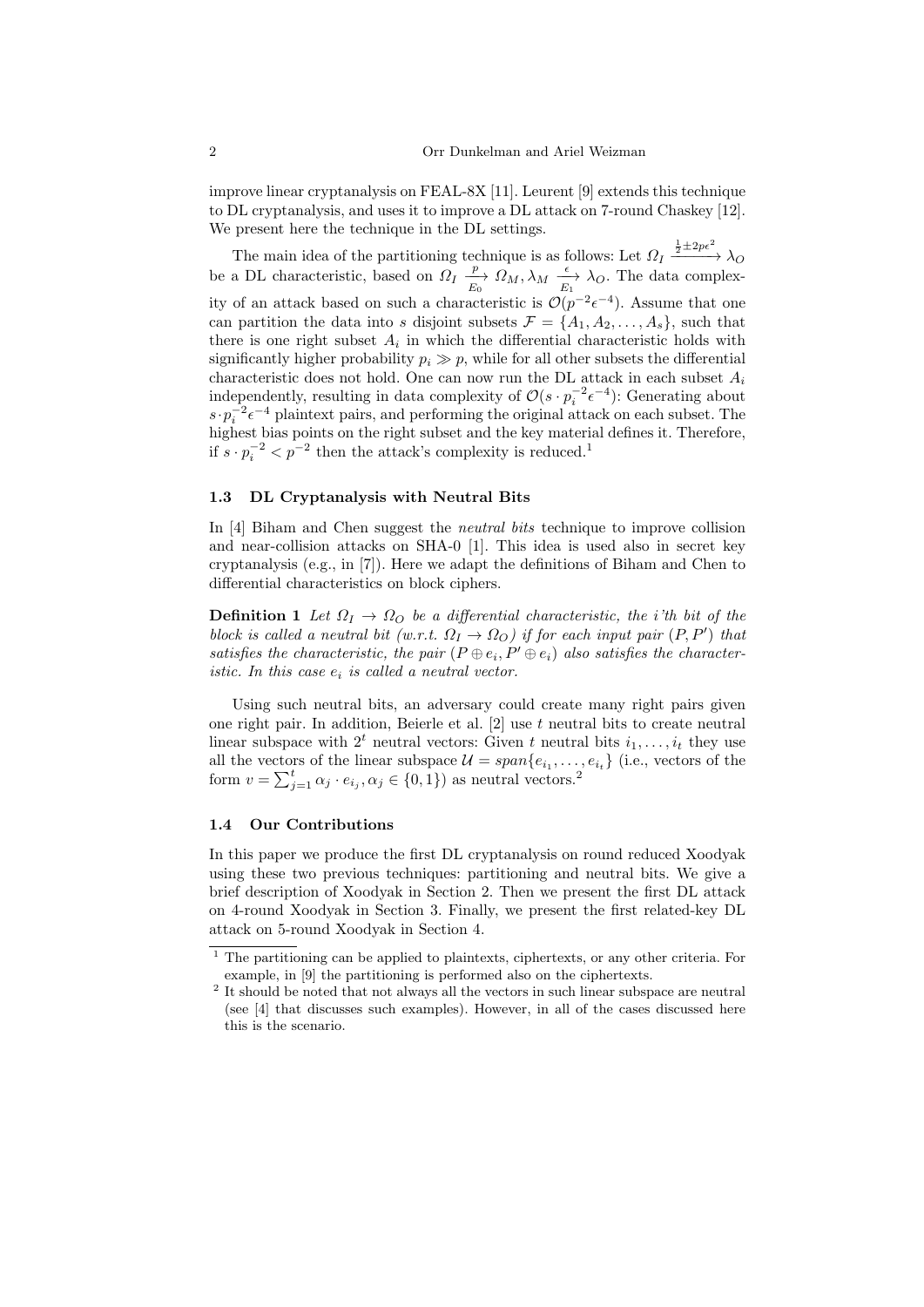

Fig. 1. A Xoodoo state.

## 2 A Brief Description of Xoodyak [6].

Xoodyak is a cryptographic primitive for hashing, authenticated encryption, and MAC computation, and is one of the finalists of the NIST LightWeight Cryptography (LWC) competition. Xoodyak relies on Xoodoo, a family of 384 bit to 384-bit permutations [5]. A 384-bit state is represented by three planes, each consists of four 32-bit *lanes*. The lanes within a plane are indexed by  $x$ , the planes are indexed by  $y$ , and the bits within a lane are indexed by  $z$  (see Figure 1). In addition, the *i*'th bit ( $0 \le i \le 384$ ) of a state S is denoted by  $S_i$ . Given a state of three planes  $S = (A_0, A_1, A_2)$ , each round is defined by the following 5 steps:

$$
\theta: \qquad P \leftarrow A_0 \oplus A_1 \oplus A_2
$$
\n
$$
E \leftarrow P \lll (1,5) \oplus P \lll (1,14)
$$
\n
$$
A_y \leftarrow A_y \oplus E, y \in \{0,1,2\}
$$
\n
$$
\rho_{west}:\qquad A_1 \leftarrow A_1 \lll (1,0)
$$
\n
$$
A_2 \leftarrow A_2 \lll (0,11)
$$
\n
$$
\therefore \qquad A_0 \leftarrow A_0 \oplus C_i
$$
\n
$$
\chi:\qquad B_0 \leftarrow \overline{A_1} \wedge A_2
$$
\n
$$
B_1 \leftarrow \overline{A_2} \wedge A_0
$$
\n
$$
B_2 \leftarrow \overline{A_0} \wedge A_1
$$
\n
$$
A_y \leftarrow A_y \oplus B_y, y \in \{0,1,2\}
$$
\n
$$
\rho_{east}:\qquad A_1 \leftarrow A_1 \lll (0,1)
$$
\n
$$
A_2 \leftarrow A_2 \lll (2,8)
$$

Where  $A_y \ll (i, j)$  denotes the left rotation which moves the bit in  $(x, z)$  to the new position  $(x + i \pmod{4}, z + j \pmod{32}$ ,  $C_i$  is a round constant, and  $A_y$ denotes the bitwise complement of  $A_y$ . All operations but  $\chi$  are affine.

Xoodyak uses two modes: hash mode and keyed mode. Here, we discuss the keyed mode, and in particular the initialization phase: The first plane is initialized by an 128-bit key, and the additional two planes by a 256-bit nonce.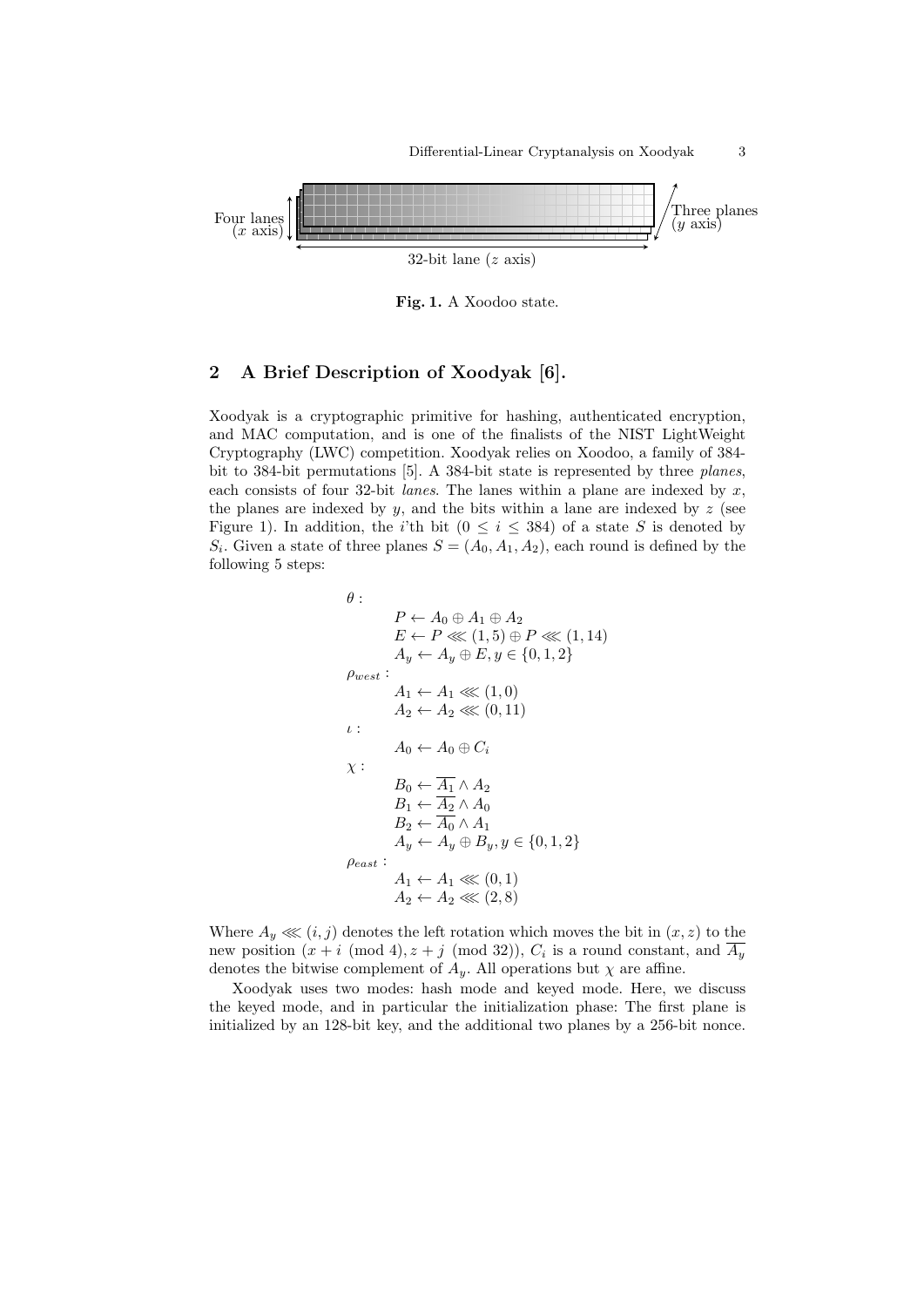Then, Xoodoo is performed on the initialized state, and the first 192 bits are visible and XORed to the first block of the plaintext.

## 3 The 4-Round DL Attack

We now present the first DL distinguisher<sup>3</sup> on 4-round Xoodoo, and then a DL attack that based on it. Recall that the first plane  $A_0$  is initialized by an 128-bit key, and the last two planes  $A_1, A_2$  are initialized by a 256-bit nonce. Therefore, to mount a DL attack on Xoodoo, the DL characteristic is restricted: the input difference can be only in the last two planes, and the active bits of the output mask can be only in the first 192 bits, which are visible.

## 3.1 Description of Our Distinguisher.

To choose the input difference we examine the first two steps of the round function:  $\theta$  and  $\rho_{west}$ . We note that given an input difference with two active bits in one column, then  $\theta$  does not change the difference, and  $\rho_{west}$  shifts each bit by a different number of positions, resulting in two active S-boxes in the S-box layer  $\chi$ (the constant addition does not change the difference). For comparison, if the input difference contains only one active bit, then after  $\theta$ , in addition to this active bit, there are three additional active bits at two columns, and  $\rho_{west}$  shifts each bit by a different number of positions, resulting in 7 active S-boxes in the S-box layer  $\chi$ . We thus consider an input difference of the form  $(0, e_i, e_i)$ ,  $0 \leq i < 128$ .

Following the rotation-invariant property of Xoodoo's characteristics, and for sake of clarity, we consider the input difference  $(0, e_0, e_0)$ , but this characteristic can be easily rotated. This input difference leads to two active S-boxes before  $\chi$ : S-box 11 with an input difference of 4 and S-box 32 with an input difference of 2. Denote the output differences (after  $\chi$ ) at S-box 11 by  $\Omega_{11}$ , and the output differences (after  $\chi$ ) at S-box 32 by  $\Omega_{32}$ . According to the DDT of  $\chi$  we have:  $\Omega_{11} \in \{4, 5, 6, 7\}, \Omega_{32} \in \{2, 3, 6, 7\}$  in a uniform distribution. We experimentally tested the bias of each DL characteristic with each of the 16 possible differences  $(\Omega_{11}, \Omega_{32})$  after the first  $\chi$  layer, and output mask of one or two active bits after 4.5 more rounds of Xoodoo. The best result was obtained for the output mask<sup>4</sup>  $(0, e_{15}, 0)$ . As reported in Table 1, the combination  $(\Omega_{11}, \Omega_{32}) = (4, 2)$  results with a bias of  $+2^{-6}$ , where as  $(\Omega_{11}, \Omega_{32}) = (4, 6)$  results with a bias of  $+2^{-8}$ . The

<sup>3</sup> Liu et al. [10] present a 4-round rotational DL distinguisher, with the highest possible bias of  $\frac{1}{2}$ , without any attack that uses it. Beyond the difference between a DL distinguisher and a rotational DL distinguisher, in this paper we focus on DL attacks (and not just distinguishers) using additional techniques. We give in Appendix A the rotational DL distinguisher used by Liu et al.

<sup>&</sup>lt;sup>4</sup> In detail, for each  $0 \leq i < 128$ , when the input difference is  $(0, e_i, e_i)$ , the best results occurs for the output mask  $(0, e_{32\cdot \frac{i}{32} \rfloor + (15+i \pmod{32})}, 0)$ . It should be noted that since the mask is in the second plane and only the first 64 bits of this plane are visible, we can not use all the 128 characteristics, but only the 64 characteristics for which  $0 \leq i < 64$ . However, this fact does not impact our analysis.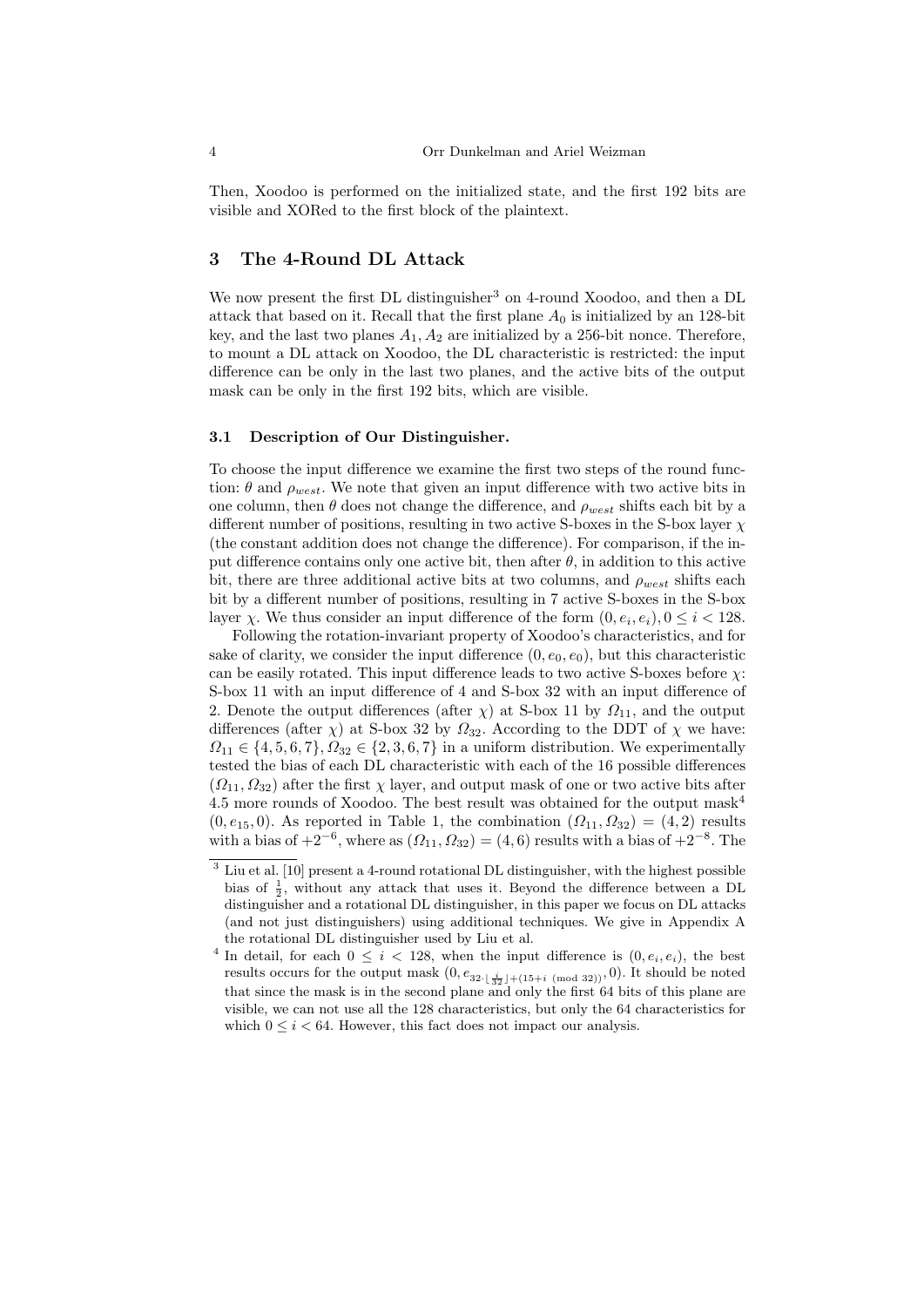| The differences $(\Omega_{11}, \Omega_{32}) (4,2) (4,6)  \neq (4,2),(4,6) $ |                                          |             |
|-----------------------------------------------------------------------------|------------------------------------------|-------------|
| Signed Bias                                                                 | $\left +9^{-6}\right $ + 9 <sup>-8</sup> | $\approx$ 0 |

Table 1. The bias of  $(0, e_{32}, \Delta) \to (0, e_{15}, 0)$  (where  $\Delta \in \{e_{11}, e_{11,32}\}\)$  DL characteristic on 4-round Xoodoo, starting just after the first  $\chi$ . The differences at columns 11 and 32 after the first  $\chi$  is denoted by  $(\Omega_{11}, \Omega_{32})$ .

other differences have a bias of about zero. Summing all of these characteristics, we get the following DL characteristic:

$$
(0, e_0, e_0) \xrightarrow[4\text{-round Xoodoo]} (0, e_{15}, 0).
$$

The bias is calculated as follows:  $\frac{1}{16} \cdot 2^{-6} + \frac{1}{16} \cdot 2^{-8} + \frac{14}{16} \cdot 0 \approx 2^{-9.68}$ . In terms of state indexes, the input difference is  $e_{128,256}$  and the output mask is  $e_{143}$ . We experimentally verified the bias, using  $2^{28}$  pairs, observing a bias of about  $2^{-9.7}$ .

#### 3.2 Improving the Distinguisher Using Neutral Bits

We now look for bits of the initial state, and in particular bits that are initialized by the nonce, that do not influence the output of the two active S-boxes in the first  $\chi$ : S-box 11 and S-box 32. Denote the initial state by S, and the state just before the S-box layer  $\chi$  by T (i.e.,  $T = \iota \circ \rho_{west} \circ \theta(S)$ ). In these terms, the two non-active bits of the 11'th S-box are:  $T_{11}, T_{139}$ , and the two non-active bits of the 32'nd S-box are:  $T_{32}, T_{288}$ . Each of them could be represented as the XOR of 7 bits of the initial state, as follows (see Figure 2):

$$
T_{11} = \bigoplus_{i \in I_{11}} S_i, I_{11} = \{11, 102, 125, 230, 253, 358, 381\},
$$
  
\n
$$
T_{139} = \bigoplus_{i \in I_{139}} S_i, I_{139} = \{70, 93, 198, 221, 235, 326, 349\},
$$
  
\n
$$
T_{32} = \bigoplus_{i \in I_{32}} S_i, I_{32} = \{18, 27, 32, 146, 155, 274, 283\},
$$
  
\n
$$
T_{288} = \bigoplus_{i \in I_{288}} S_i, I_{288} = \{7, 16, 135, 144, 263, 272, 309\}.
$$
  
\n(1)

It means that there are 28 bits of the initial state that influence the two active S-boxes (i.e., that influence the two non active bits of each active S-box), and 18 of them are initialized by the nonce. Therefore, we have  $256 - 18 = 238$  neutral bits. By fixing all the 18 bits that influence these active S-boxes (i.e., all the nonneutral bits) in all of the nonces, we get the same values at the active S-boxes, which yields the same output difference. Hence, by generating about  $2<sup>4</sup>$  sets of about  $2^{13.34}$  nonce pairs (this number was calculated according to [13]), each is defined by another fixed value of the non-neutral bits, the good values (i.e., the values which satisfy  $(\Omega_{11}, \Omega_{32}) = (4, 2)$  are expected to appear in about one set, which has the highest bias.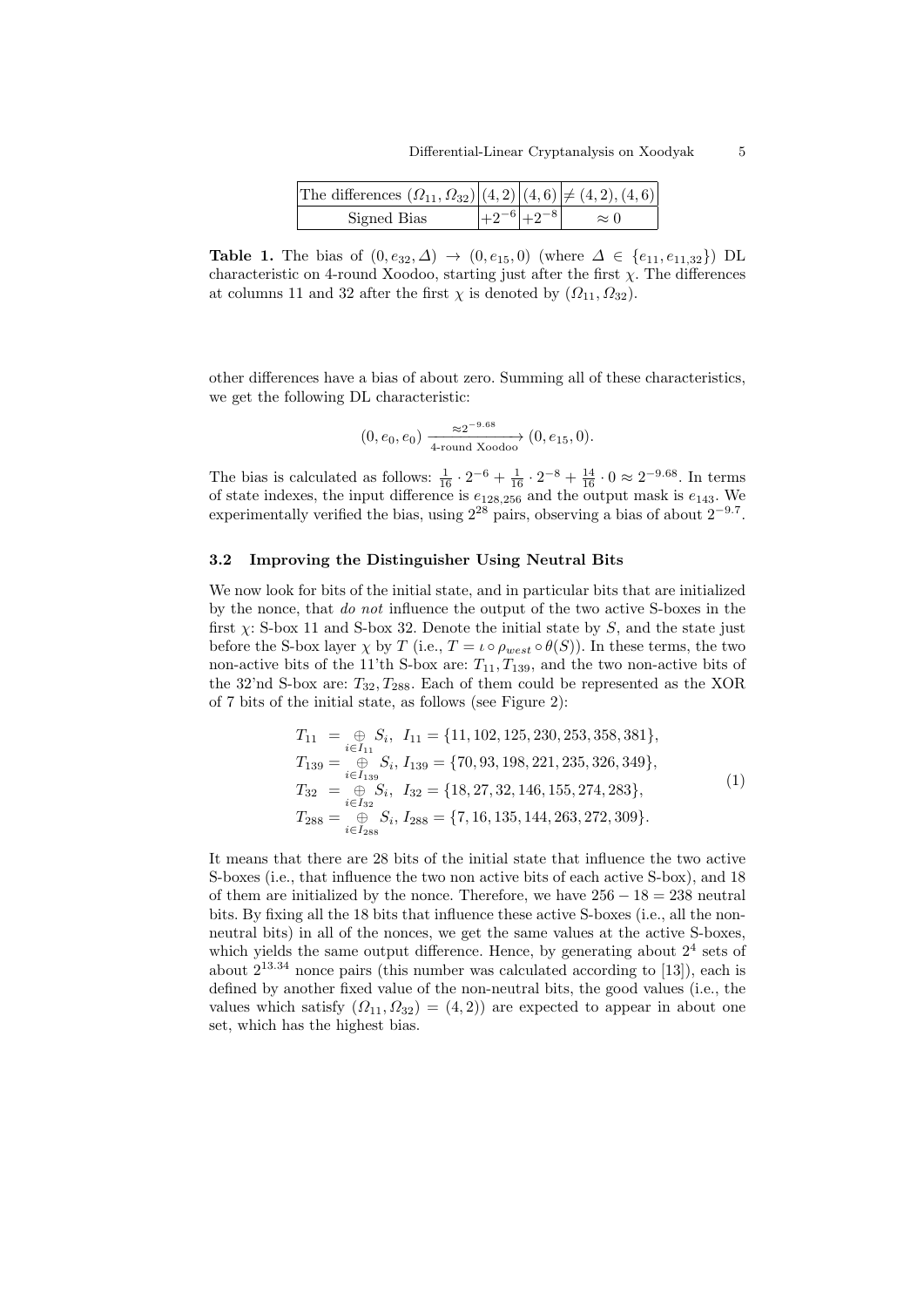6 Orr Dunkelman and Ariel Weizman



Fig. 2. The non-neutral bits that used in the DL attack on 4-round Xoodyak. Each colored bit of the state before  $\chi$  is defined as the XOR of the appropriate colored bits of the initialized state.

#### 3.3 Attacking 4-Round Xoodyak Using the Partitioning Technique

We now describe how the partitioning technique allows us to link between the good set (or, in other words, the good values for the non-neutral bits) and four key bits. As mentioned above, given a good pair (i.e., a pair that satisfies the first round)  $S = K \parallel N, S' = K \parallel N'$  (where, K is the key, and N, N' are the nonces), we know that  $(\Omega_{11}, \Omega_{32}) = (4, 2)$ . According to the DDT of  $\chi$ , the transition  $4 \rightarrow 4$  occurs when the input values are 2 and 6 and the transition  $2 \rightarrow 2$  occurs when the input values are 1 and 3. Thus, according to Table 1:

$$
\begin{array}{l} T_{11}\oplus T_{11}'\ = 0,\\ T_{139}\oplus T_{139}'=1,\\ T_{32}\oplus T_{32}'\ = 1,\\ T_{288}\oplus T_{288}'=0,\\ \end{array}
$$

where  $T = \iota \circ \rho_{west} \circ \theta(S), T' = \iota \circ \rho_{west} \circ \theta(S')$ . Therefore, we get the following four equations:

$$
K_{11} \oplus K_{102} \oplus K_{125} = N_{230} \oplus N_{253} \oplus N_{358} \oplus N_{381},
$$
  
\n
$$
K_{70} \oplus K_{93} = N_{198} \oplus N_{221} \oplus N_{235} \oplus N_{326} \oplus N_{349} \oplus 1,
$$
  
\n
$$
K_{18} \oplus K_{27} \oplus K_{32} = N_{146} \oplus N_{155} \oplus N_{274} \oplus N_{283} \oplus 1,
$$
  
\n
$$
K_{7} \oplus K_{16} = N_{135} \oplus N_{144} \oplus N_{263} \oplus N_{272} \oplus N_{309},
$$
  
\n(2)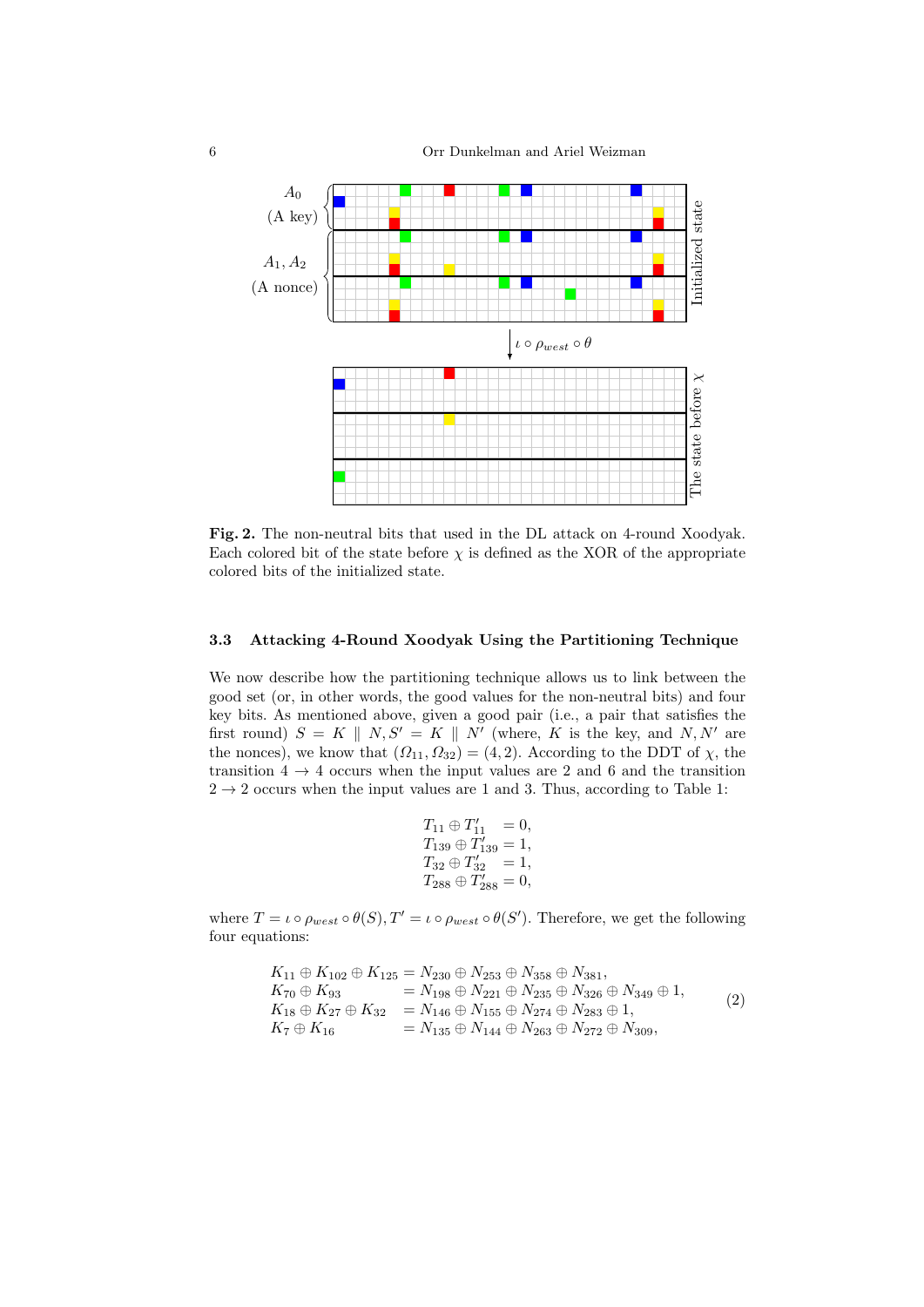Algorithm 1 DL Attack on 4-Round Xoodyak (Recovering 4 key bits).

Set an array keyOptions of  $2^4$  key values to zeroes. The keyOptions bits are defined as the XOR of the key bits from Eq. (2). for all  $k \in \{0,1\}^4$  do Fix values for the non-neutral nonce bits, that satisfy Eq. (2). for all  $1 \leq i \leq 2^{13.34}$  do Generate a nonce (according to the fixed bits)  $N_i$ , and set the pairs  $(S = K \parallel N_i, S' = K \parallel N_i \oplus e_{128,256})$  as two initial states. Request the output of these initial states after the first performance of Xoodoo, denoted by  $(O_i, O'_i)$ . if  $O_{i_{143}} = O'_{i_{143}}$  then Increment  $keyOptions[k]$ . end if end for end for Output the key k such that  $keyOptions[k] = \max\{keyOptions[j]\}.$ 

where the key bits are indexed by  $0 \leq i < 128$  and the nonce bits are indexed by  $128 \leq i < 320$ . It means that there is a partitioning of the space to 16 subsets, depending on four key values:

> $k_0 = K_{11} \oplus K_{102} \oplus K_{125}$  $k_1 = K_{70} \oplus K_{93}$  $k_2 = K_{18} \oplus K_{27} \oplus K_{32}$  $k_3 = K_7 \oplus K_{16}.$

Each value for the bits  $k_0, k_1, k_2, k_3$  determines another subset of the non-neutral nonce bits, in which the characteristic has a bias of  $2^{-6}$  instead of  $2^{-9.7}$ , when the nonces are generated randomly. Algorithm 1 describes the attack. The data complexity required to revealed four key bit is about  $2^4 \cdot 2^{13.34} \cdot 2 = 2^{18.34}$  nonces, and the time complexity is about  $2^{18.34}$  4-round Xoodoo calls. We experimentally verified the attack using 100 different keys. The observed success rate was 85%. Following the rotation-invariant property of Xoodoo's characteristics, it is possible to recover the entire key with data complexity of about  $2^{23.34}$  nonces and time complexity of about  $2^{23.34}$  4-round Xoodoo calls.

## 4 The 5-Round Related-Key DL Attack

We now present the first DL distinguisher on 5-round Xoodoo [5], and then a related-key DL attack based on it. To construct our 5-round DL distinguisher we first construct a 4-round DL distinguisher and then add additional round at the beginning.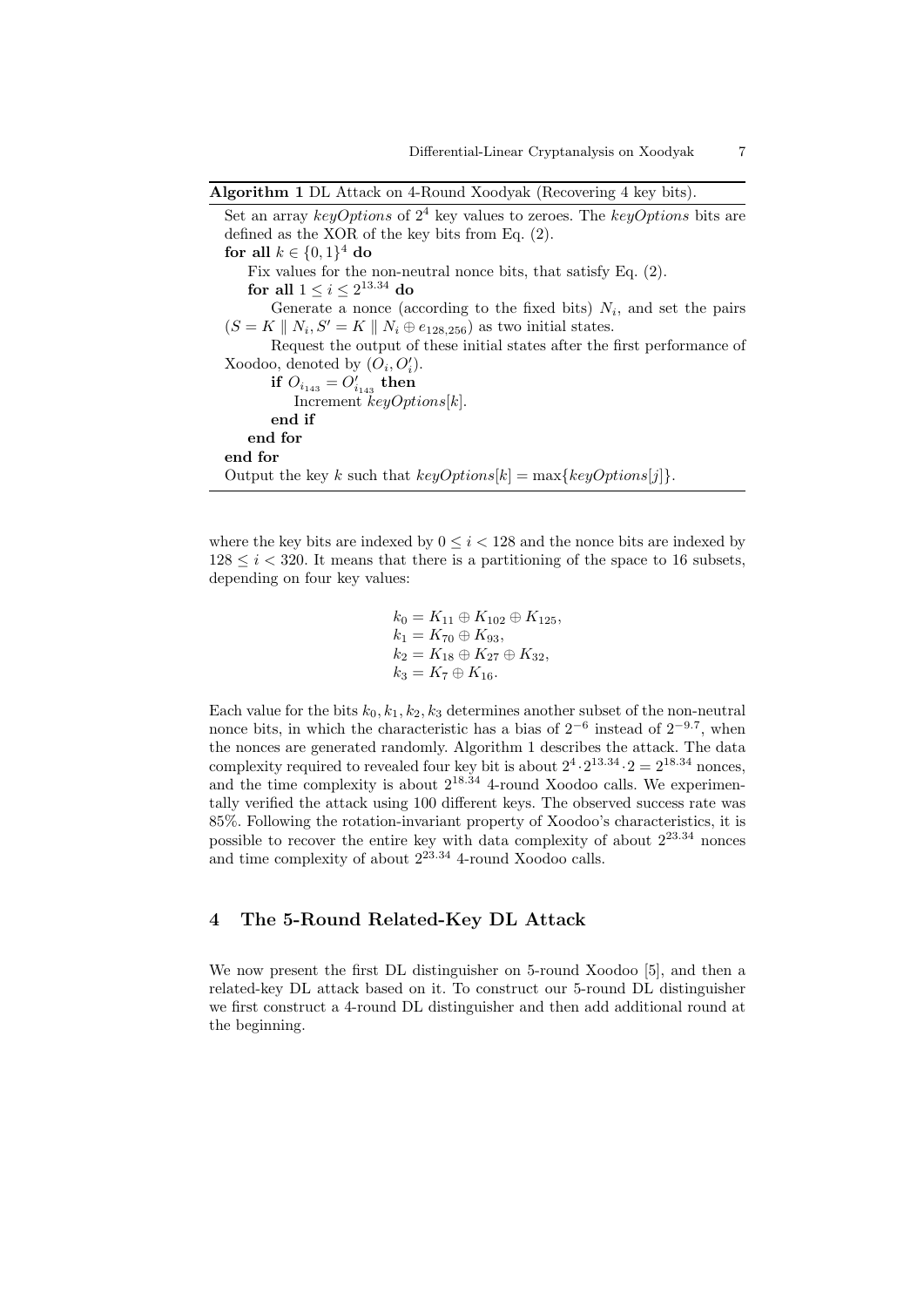#### 4.1 Description of Our Distinguisher

Similarly to the input difference  $(0, e_i, e_i)$  of the 4-round DL characteristic that described in Section 3, the input differences of the form  $(e_i, e_i, 0)$  and  $(e_i, 0, e_i)$ are also good candidates, with an additional requirement: Due to the fact that there is an active bit in the first plane, initialized by a key, an attack using these characteristics requires related keys. Our experiments show that  $(e_i, 0, e_i)$  offers better results than  $(e_i, e_i, 0)$  and thus the reminder of our analysis concentrates on input difference of this form.

Following the rotation-invariant property of Xoodoo's characteristics, and for sake of clarity, we consider the input difference  $(e_0, 0, e_0)$ , but this characteristic can be easily rotated. This input difference leads to two active S-boxes before  $\chi$ : S-box 0 with an input difference of 1 and S-box 11 with an input difference of 4. Denote the output differences (after  $\chi$ ) at S-box 0 by  $\Omega_0$ , and the output differences (after  $\chi$ ) at S-box 11 by  $\Omega_{11}$ . According to the DDT of  $\chi$  we have:  $\Omega_0 \in \{1, 3, 5, 7\}, \Omega_{11} \in \{4, 5, 6, 7\}$  in a uniform distribution. We experimentally tested the bias of each DL characteristic with each of the 16 possible differences  $(\Omega_0, \Omega_{11})$  after the first  $\chi$  layer and output mask of one or two active bits after 3.5 more rounds of Xoodoo. The best result was obtained for the output mask  $(e_0, 0, 0)$ . As reported in Table 2, the combinations  $(\Omega_0, \Omega_{11}) \in \{(1, 4), (1, 6)\}\$ result with a bias of  $-2^{-3}$ , the combinations  $(\Omega_0, \Omega_{11}) \in \{(1, 5), (1, 7), (3, 4), (3, 6)\}\$ result with a bias of  $-2^{-5}$ , and the combinations  $(\Omega_0, \Omega_{11}) \in \{(3, 5), (3, 7)\}$  result with a bias of  $-2^{-7}$ . The other differences have a bias of about zero. Summing all of these characteristics, we get the following DL characteristic:

$$
(e_0, 0, e_0) \xrightarrow[4\text{-round Xoodoo]} (e_0, 0, 0).
$$

The bias is calculated as follows:  $-\frac{2}{16} \cdot 2^{-3} - \frac{4}{16} \cdot 2^{-5} - \frac{2}{16} \cdot 2^{-7} + \frac{8}{16} \cdot 0 \approx -2^{-5.36}$ . In terms of state indexes, the input difference is  $e_{0,256}$  and the output mask is  $e_0$ . We experimentally verified the bias, using  $2^{28}$  pairs.<sup>5</sup>

We now add one round at the beginning, by performing the inverse of the round function step by step. First,  $\rho_{east}^{-1}$  transforms  $(e_0, 0, e_0)$  to  $(e_0, 0, e_{88})$ . Then  $\chi^{-1}$  maintains this difference with probability of  $2^{-4}$  (i.e.,  $2^{-2}$  for each S-box), which is not changed by  $\iota^{-1}$ . Finally, the difference  $(e_0, 0, e_{88})$  is transformed by  $\theta^{-1} \circ \rho_{west}^{-1}$  to  $\Omega_I = (\Omega A_0, \Omega A_1, \Omega A_2)$ , where

> $\Omega A_0 = a8b23b19\ 98810919\ 52674513\ 95a876f3_x$  $\Omega A_1 = a8b23b18988109195267451395a876f3_x$  $\Omega A_2 = a8b23b18988109195267651395a876f3_x.$

Therefore, the entire DL distinguisher for 5-round Xoodoo is:

$$
(\Omega A_0, \Omega A_1, \Omega A_2) \xrightarrow[5\text{-round Xoodoo]} (e_0, 0, 0).
$$

<sup>&</sup>lt;sup>5</sup> In detail, for each  $0 \le i \le 128$ , when the input difference is  $(e_i, 0, e_i)$ , the best results occurs for the output mask  $(e_i, 0, 0)$ .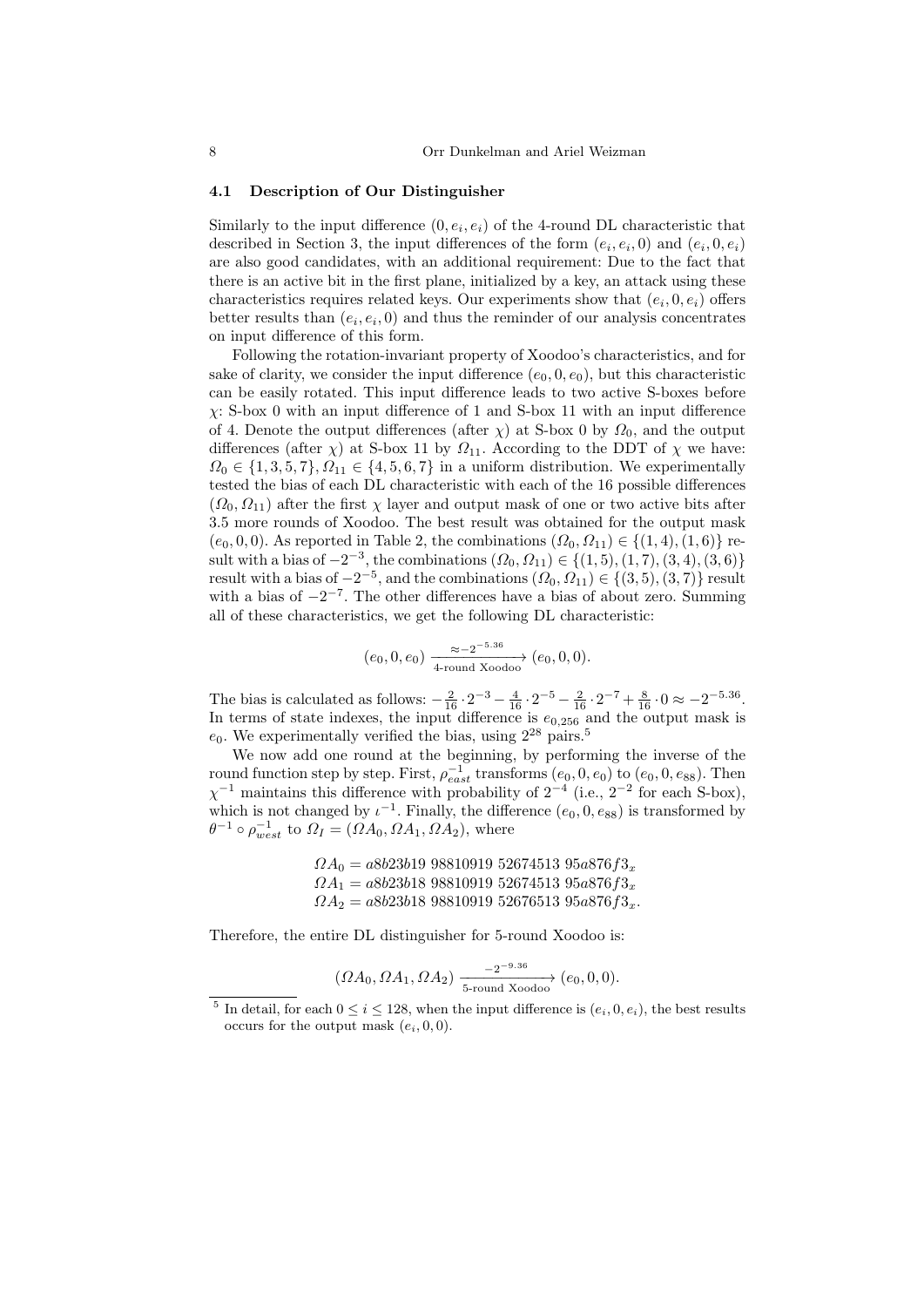| The differences $(1,4)   (1,7)   (3,5)  $<br>$(\Omega_0,\Omega_{11})$ | (1, 5)<br>$\vert (1,6) \vert (3,4) \vert (3,7) \vert$ | Differences of the form<br>$(5,\Omega_{11}), (7,\Omega_{11})$<br>where |
|-----------------------------------------------------------------------|-------------------------------------------------------|------------------------------------------------------------------------|
|                                                                       | (3,6)                                                 | $\Omega_{11} \in \{4, 5, 6, 7\}$                                       |
| Signed Bias                                                           |                                                       | $\approx 0$                                                            |

**Table 2.** The bias of  $e_{0,11} \rightarrow e_0$  DL characteristic on 5-round Xoodoo, starting just after the first  $\chi$ . The differences at columns 0 and 11 after the first  $\chi$  is denoted by  $(\Omega_0, \Omega_{11})$ .

#### 4.2 Improving the Distinguisher Using Neutral Bits

We now present an attack on 5-round Xoodyak, which reveals four key bits of the initial state. We look for bits of the initial state, and in particular those initialized by the nonce, that not influence the output of the two active S-boxes in the first  $\chi$  layer: S-box 0 with an input difference of 1 and S-box 88 with an input difference of 4. Denote the output differences (after  $\chi$ ) by  $\Omega_0$ ,  $\Omega_{88}$ , respectively. As mentioned above, we need  $(\Omega_0, \Omega_{88}) = (1, 4)$ , which happens with a probability of  $2^{-4}$  using random data. Denote the initial state by S, and the state just before the S-box layer  $\chi$  by T (i.e.,  $T = \iota \circ \rho_{west} \circ \theta(S)$ ). In these terms, the two non-active bits of the 0'th S-box are:  $T_{128}, T_{256}$  and the two nonactive bits of the 88'th S-box are:  $T_{88}$ ,  $T_{216}$ . Each of them could be represented as the XOR of 7 bits of the initial state, as follows:

$$
T_{128} = \bigoplus_{i \in I_{128}} S_i, I_{128} = \{82, 91, 210, 219, 224, 338, 347\},
$$
  
\n
$$
T_{256} = \bigoplus_{i \in I_{256}} S_i, I_{256} = \{103, 112, 231, 240, 277, 359, 368\},
$$
  
\n
$$
T_{88} = \bigoplus_{i \in I_{88}} S_i, I_{88} = \{42, 51, 88, 170, 179, 298, 307\},
$$
  
\n
$$
T_{216} = \bigoplus_{i \in I_{216}} S_i, I_{216} = \{10, 19, 138, 147, 184, 266, 275\}.
$$
  
\n(3)

It means that there are 28 bits of the initial state that influence the two active S-boxes (i.e., that influence the two non active bits of each active S-box), and 19 of them are initialized by a nonce. Therefore, we have  $256 - 19 = 237$  neutral bits. By fixing all the 19 bits that influence these active S-boxes (i.e., all the non-neutral bits) in all of the nonces, we get the same values at the active Sboxes, which yields the same output difference. Hence, by generating about  $2<sup>4</sup>$ sets of about  $2^{12.04}$  initial state pairs (this number was calculated according to [13]), each is defined by another fixed value of the non-neutral bits, the good values (i.e., the values which satisfy  $(\Omega_0, \Omega_{88}) = (1, 4)$ ) are expected to appear in about one set, which has the highest bias. To produce an attack using this characteristic, we need also the partitioning technique.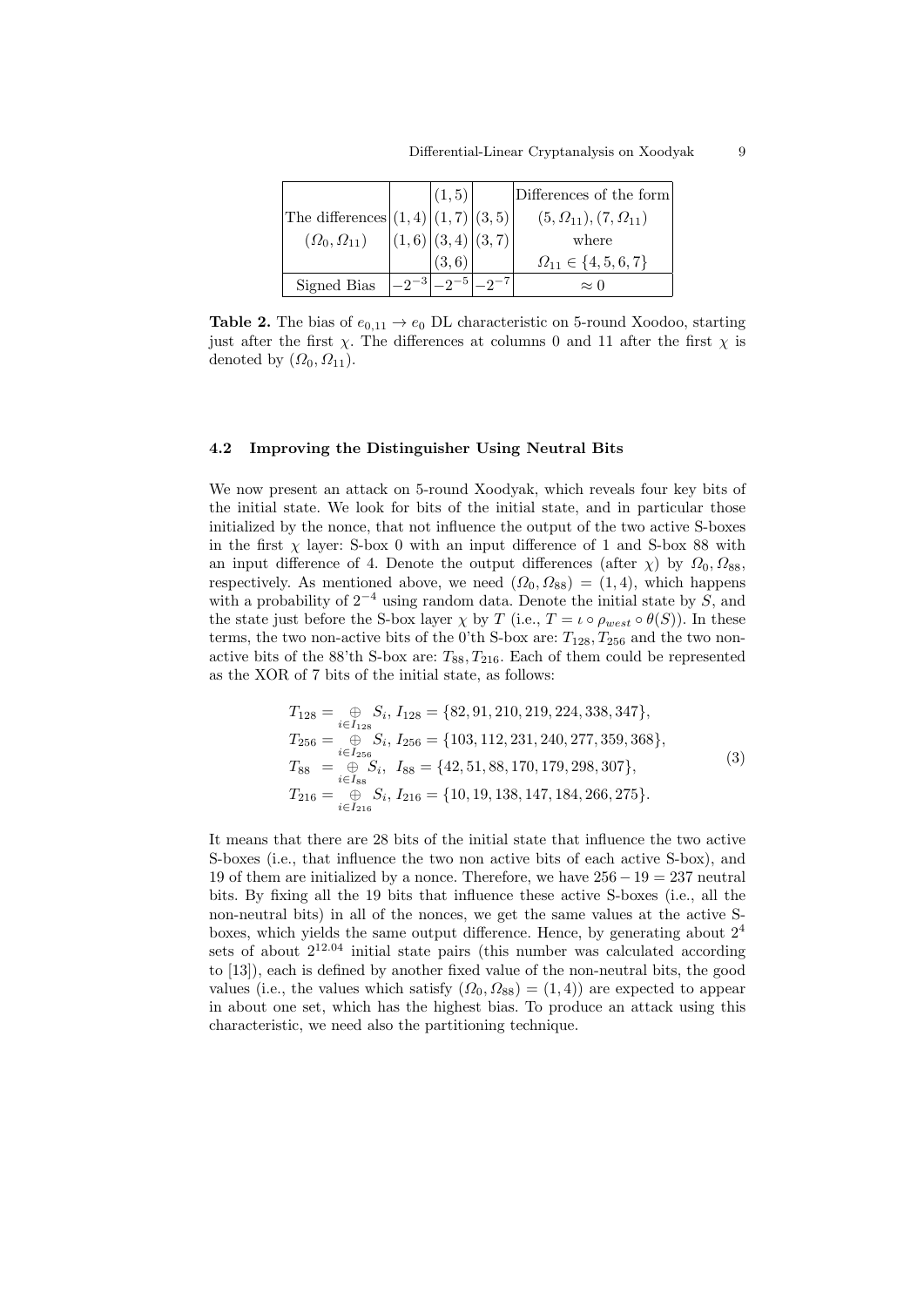10 Orr Dunkelman and Ariel Weizman



Fig. 3. The non-neutral bits that used in the related-key DL attack on 5-round Xoodyak. Each colored bit of the state before  $\chi$  is defined as the XOR of the appropriate colored bits of the initialized state.

### 4.3 Attacking 5-Round Xoodyak Using the Partition Technique

We now describe how the partitioning technique allows us to link between the good set (or, in other words, the good values for the non-neutral bits) and four key bits. As mentioned above, given a good pair (i.e., a pair that satisfies the first round)  $S = K \parallel N, S' = (K \parallel N) \oplus \Omega_I$ , we know that  $(\Omega_0, \Omega_{88}) = (1, 4)$ . According to the DDT of  $\chi$ , the transition  $1 \to 1$  occurs when the input values are 4 and 5 and the transition  $4 \rightarrow 4$  occurs when the input values are 2 and 6. Thus, according to Table 3:

$$
T_{128} \oplus T'_{128} = 0
$$
  
\n
$$
T_{256} \oplus T'_{256} = 1
$$
  
\n
$$
T_{88} \oplus T'_{88} = 0
$$
  
\n
$$
T_{216} \oplus T'_{216} = 1
$$

where  $T = \iota \circ \rho_{west} \circ \theta(S), T' = \iota \circ \rho_{west} \circ \theta(S')$ . Therefore, we get the following four equations:

$$
K_{82} \oplus K_{91} = N_{210} \oplus N_{219} \oplus N_{224} \oplus N_{338} \oplus N_{347},
$$
  
\n
$$
K_{103} \oplus K_{112} = N_{231} \oplus N_{240} \oplus N_{277} \oplus N_{359} \oplus N_{368} \oplus 1,
$$
  
\n
$$
K_{42} \oplus K_{51} \oplus K_{88} = N_{170} \oplus N_{179} \oplus N_{298} \oplus N_{307},
$$
  
\n
$$
K_{10} \oplus K_{19} = N_{138} \oplus N_{147} \oplus N_{184} \oplus N_{266} \oplus N_{275} \oplus 1.
$$
  
\n(4)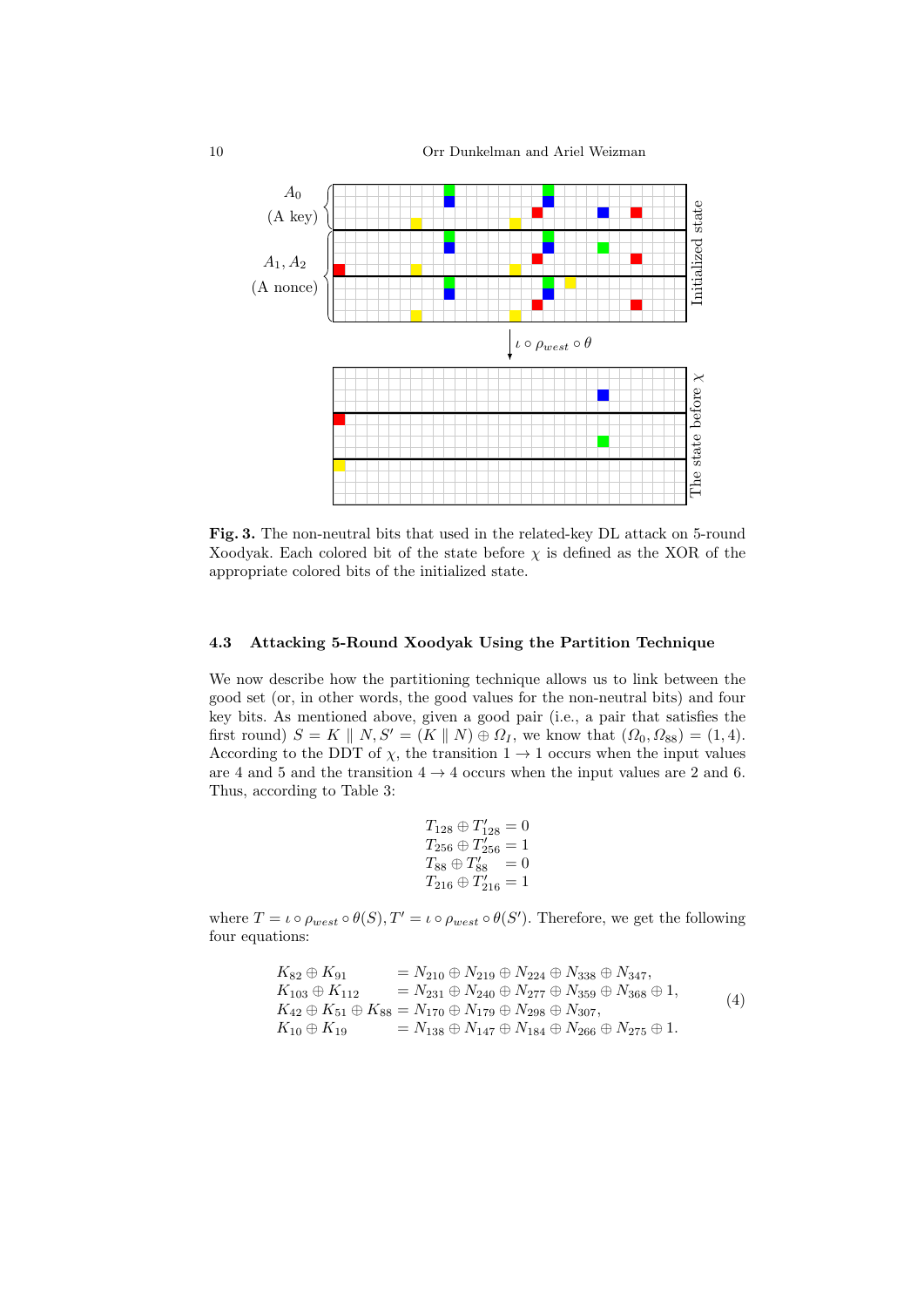```
Algorithm 2 DL Attack on 5-Round Xoodyak (Recovering 4 key bits).
```
Set an array keyOptions of  $2^4$  key values to zeroes. The keyOptions bits are defined as the XOR of the key bits from Eq. (4). for all  $k \in \{0,1\}^4$  do Fix values for the non-neutral nonce bits, that satisfy Eq. (4). for all  $1 \leq i \leq 2^{12.04}$  do Generate a nonce (according to the fixed bits)  $N_i$ , and set the pairs  $(S = K \parallel N_i, S' = (K \parallel N_i) \oplus \Omega_I)$  as two initial states. Request the output of these initial states after the first performance of Xoodoo, denoted by  $(O_i, O'_i)$ . if  $O_{i_0} = O'_{i_0}$  then Increment  $keyOptions[k]$ . end if end for end for Output the key k such that  $keyOptions[k] = min\{keyOptions[j]\}.$ 

where the key bits are indexed by  $0 \le i \le 128$  and the nonce bits are indexed by  $128 \leq i \leq 320$ . It means that there is a partitioning of the space to 16 subsets, depending on four key values:

$$
k_0 = K_{82} \oplus K_{91},
$$
  
\n
$$
k_1 = K_{103} \oplus K_{112},
$$
  
\n
$$
k_2 = K_{42} \oplus K_{51} \oplus K_{88},
$$
  
\n
$$
k_3 = K_{10} \oplus K_{19}.
$$

Each value for  $k_0, k_1, k_2, k_3$  determines another subset of the non-neutral nonce bits, in which the characteristic has the bias of  $2^{-5.36}$ , instead of  $2^{-9.36}$  when the nonces are generated randomly. Algorithm 2 describes the attack. The data complexity required to reveal four key bits is about  $2^4 \cdot 2^{12.04} \cdot 2 = 2^{17.04}$  nonces, and the time complexity is about  $2^{17.04}$  5-round Xoodoo performances. We experimentally verified the attack using 100 different keys. The observed success rate was 89%. Following the rotation-invariant property of Xoodoo's characteristics, it is possible to recover the entire key with data complexity of about 222.<sup>04</sup> nonces and time complexity of about  $2^{22.04}$  5-round Xoodoo encryptions.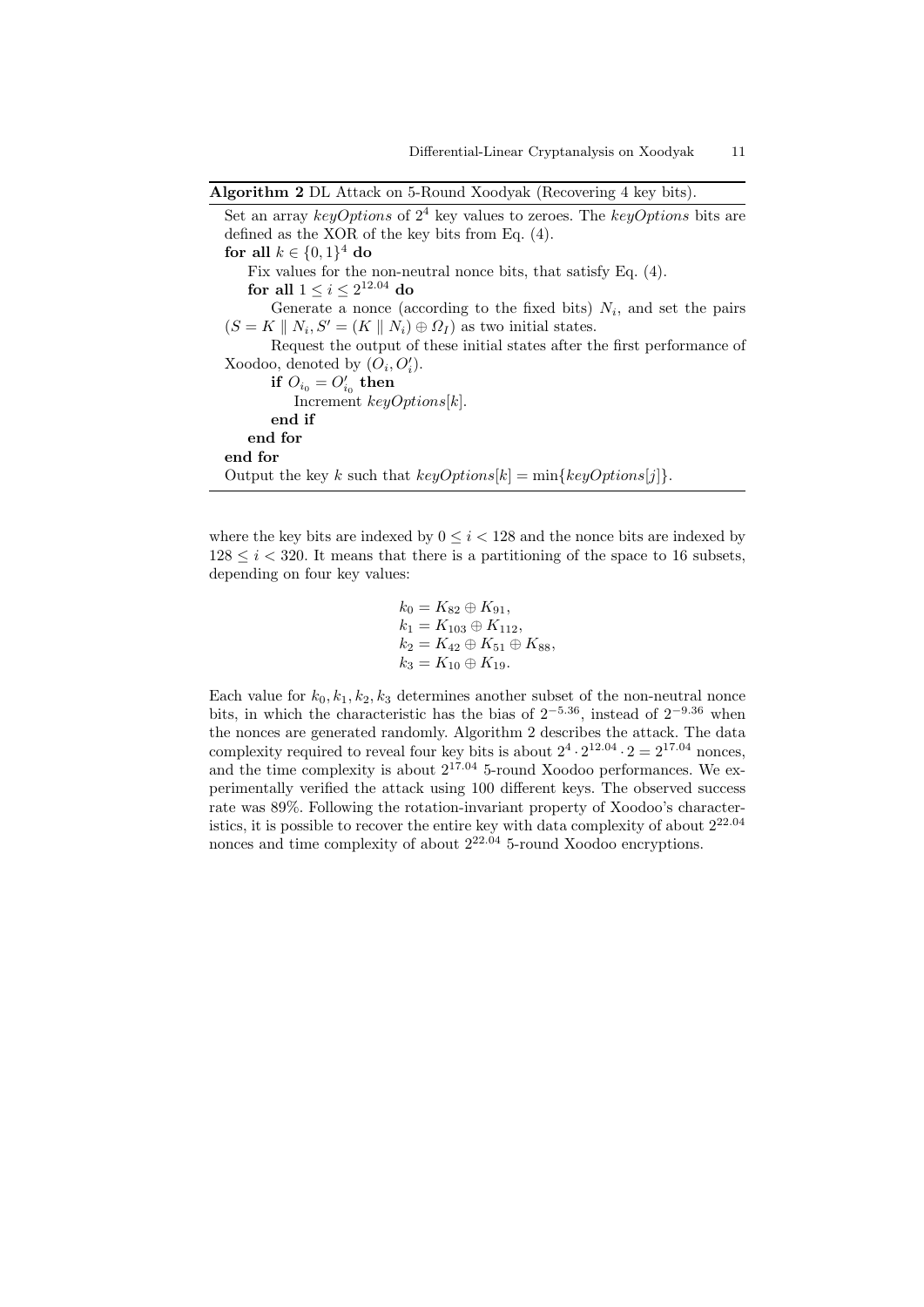#### References

- 1. Federal Information Processing Standard (FIPS) 180, 1993.
- 2. Christof Beierle, Gregor Leander, and Yosuke Todo. Improved differential-linear attacks with applications to ARX ciphers. In Advances in Cryptology - Proceedings of CRYPTO 2020, volume 12172 of Lecture Notes in Computer Science, pages 329– 358. Springer, 2020.
- 3. Eli Biham and Yaniv Carmeli. An improvement of linear cryptanalysis with addition operations with applications to FEAL-8X. In Selected Areas in Cryptography, SAC 2014, volume 8781 of Lecture Notes in Computer Science, pages 59–76. Springer, 2014.
- 4. Eli Biham and Rafi Chen. Near-collisions of SHA-0. In Advances in Cryptology Proceedings of CRYPTO 2004, volume 3152 of Lecture Notes in Computer Science, pages 290–305. Springer, 2004.
- 5. Joan Daemen, Seth Hoffert, Gilles Van Assche, and Ronny Van Keer. The design of Xoodoo and Xoofff. IACR Trans. Symmetric Cryptol., 2018(4):1–38, 2018.
- 6. Joan Daemen, Seth Hoffert, Micha¨el Peeters, Gilles Van Assche, and Ronny Van Keer. Xoodyak, a lightweight cryptographic scheme. IACR Trans. Symmetric Cryptol., 2020(1):60–87, 2020.
- 7. Orr Dunkelman, Nathan Keller, and Adi Shamir. A Practical-Time Related-Key Attack on the KASUMI Cryptosystem Used in GSM and 3G Telephony. J. Cryptology, 27(4):824–849, 2014.
- 8. Susan K. Langford and Martin E. Hellman. Differential-linear cryptanalysis. In Advances in Cryptology - proceedings of CRYPTO 1994, volume 839 of Lecture Notes in Computer Science, pages 17–25. Springer, 1994.
- 9. Gaëtan Leurent. Improved differential-linear cryptanalysis of 7-round chaskey with partitioning. In Advances in Cryptology - Proceedings of EUROCRYPT 2016, volume 9665 of Lecture Notes in Computer Science, pages 344–371. Springer, 2016.
- 10. Yunwen Liu, Siwei Sun, and Chao Li. Rotational Cryptanalysis from a Differential-Linear Perspective - Practical Distinguishers for Round-Reduced FRIET, Xoodoo, and Alzette. In Advances in Cryptology - proceedings of EUROCRYPT 2021, volume 12696 of Lecture Notes in Computer Science, pages 741–770. Springer, 2021.
- 11. Shoji Miyaguchi. The FEAL cipher family. In Advances in Cryptology Proceedings of CRYPTO 1990, volume 537 of Lecture Notes in Computer Science, pages 627– 638. Springer, 1990.
- 12. Nicky Mouha, Bart Mennink, Anthony Van Herrewege, Dai Watanabe, Bart Preneel, and Ingrid Verbauwhede. Chaskey: An efficient MAC algorithm for 32-bit microcontrollers. In Selected Areas in Cryptography, SAC 2014, volume 8781 of Lecture Notes in Computer Science, pages 306–323. Springer, 2014.
- 13. Ali Aydin Selçuk. On Probability of Success in Linear and Differential Cryptanalysis. J. Cryptology, 21(1):131–147, 2008.

# A A Rotational DL Distinguisher On 4-Round Xoodoo [10]

In [10] Liu et al. present the first rotational DL distinguisher on 4-round Xoodoo, by constructing a 3-round rotational DL distinguisher and adding one round at the beginning. They show that given a pair with all-zero difference and left-rotate